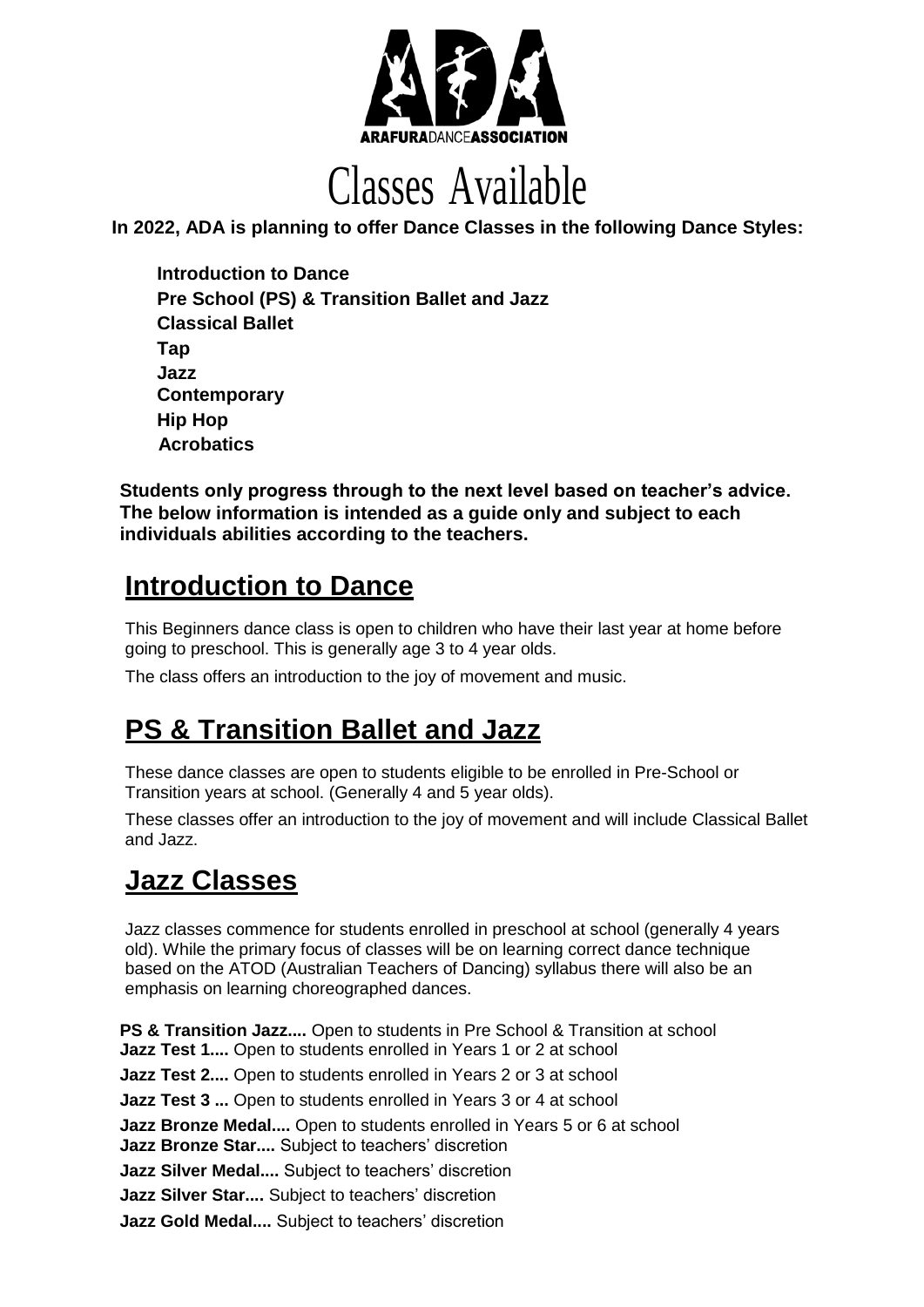# **Hip Hop Classes**

Hip Hop classes commence for students enrolled in Year 2 at school (generally 7 years old). Students below this age are encouraged to enroll in either Classical Ballet or Jazz to obtain a foundation of basic dance technique. While the primary focus of classes will be on learning correct dance technique based on the ATOD (Australian Teachers of Dancing) syllabus there will also be an emphasis on learning choreographed dances.

**Intro to Hip Hop …** Open to children in preschool and Transition

**Hip Hop Level 1 / 2…** Open to beginner students in Year 1 to Year 3 at school

**Hip Hop Level 3 / 4 ...** Open to students in Year 3 to Year 5 at school

**Hip Hop Level 5 / 6 ...** Open to students in Year 6 to Year 8 at school.

**Hip Hop Level 7 / 8 …** Students at the teacher's discretion

**Hip Hop Level 9 …** Students at the teacher's discretion

**Boys Hip Hop …** Open to boys of all ages and standards

### **Classical Ballet**

Classical Ballet classes commence for students enrolled in Pre School at school (generally 4 or 5 years old). While the primary focus of classes will be on learning correct dance technique based on the ATOD (Australian Teachers of Dancing) syllabus there will also be an emphasis on learning choreographed dances.

**PS Ballet Level 1 & 2....** Open to students in Pre School & Transition at school

**Ballet Test 1....** Open to students in Year 1 or 2 at school

**Ballet Test 2....** Open to students in Year 2 or 3 at school

**Ballet Test 3....** Open to students in Year 3 or 4 at school

**Ballet Bronze Medal….** Open to students in Year 4 or 5 at school

**Ballet Bronze Star....** Subject to teachers' discretion

**Ballet Silver Medal….** Subject to teachers' discretion

**Ballet Silver Star….** Subject to teachers' discretion

**Ballet Gold Medal….** Subject to teachers' discretion

**Ballet Gold Bar….** Subject to teachers' discretion

**Pre Pointe Ballet ...** For students in Silver Star Ballet to provide strength and support as

they prepare for pointe work.

**Ballet Pointe Beginners / Advanced …**

Students enrolled in this class will receive instruction in the techniques of 'en Pointe' ballet and will be required to be fitted with and purchase 'Pointe' Ballet shoes. This class is open to students enrolled in Ballet Silver and above, at the teacher's discretion. To do Pointe classes students must be dancing at least 2 ballet classes a week for strong technique and to prevent injury.

## **Tap Classes**

Tap classes commence for students enrolled in transition at school. While the primary focus of classes will be on learning correct dance technique based on the ATOD (Australian Teachers of Dancing) syllabus there will also be an emphasis on learning choreographed dances:

**Tap Test 1 ….** Open to students in Transition to Year 2 at school with little or no experience

**Tap Test 2 ....** Open to students in Year 2 or 3 at school depending on experience **Tap Test 3 ….** Open to students in Year 3 or 4 at school with some experience **Tap Bronze Medal ....** Open to students in Year 4 to 6 with experience